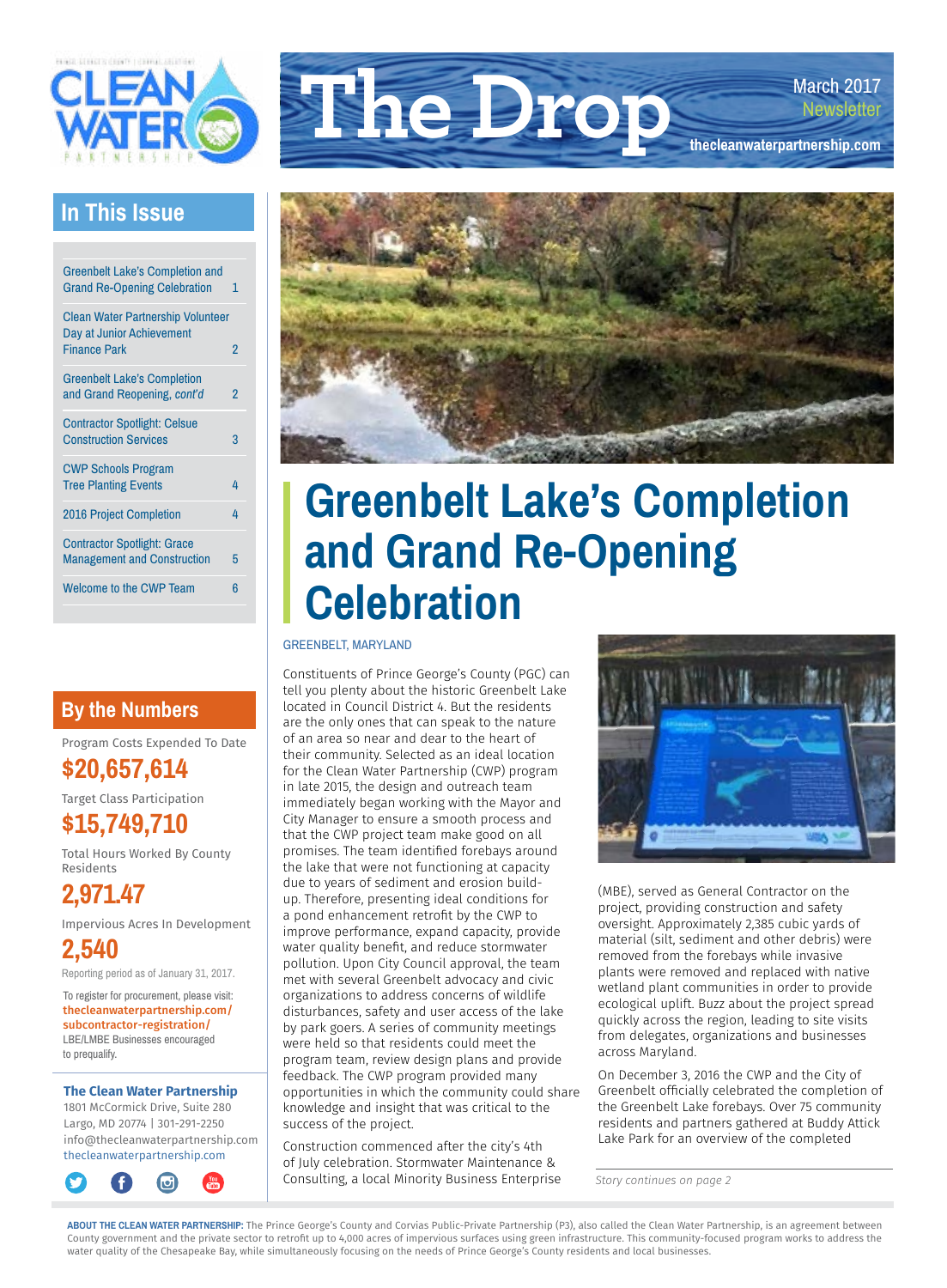## <span id="page-1-0"></span>March 2017<br> **Newsletter Newsletter [thecleanwaterpartnership.com](http://thecleanwaterpartnership.com)**



### **Clean Water Partnership Volunteer Day at Junior Achievement Finance Park**

#### LARGO, MARYLAND

If you had the opportunity to return to the 8th grade, would you be able to create a smart budget that would financially support your spouse, children, and still have money for shopping and entertainment? This is one of the many lessons taking place at the Junior Achievement (JA) Finance Park facility in Prince George's County (PGC). In March 2017, 25 team members from the Clean Water Partnership (CWP) volunteered at JA, during which time, they assisted 8th graders from Dora Kennedy French Immersion and Judith P. Hoyer Montessori in a hands-on, all day budgeting experience. Students were provided with a tablet, fully loaded with an assigned avatar that included occupation, salary, debt's owed, marital status, and whether or not they had children.

For the first portion of the day, volunteers worked closely with their assigned 10-12 students, as they created budgets for the essentials of living including housing, utilities, food, clothing, health insurance and other essential bills. Volunteers were instructed to assist students in making wise financial decisions such as purchasing a home or automobile that was within their budget. Students visited many of the Finance Park store fronts, such as Walmart, Prince George's Community College and Duke Energy, which aided them in choosing options for food, continuing education and electricity. Finally, it was time for tablets down and submission of budgets.

By the second half of the day, students were rethinking some of their "not so wise" purchases. For example, a student that purchased an expensive home was not able to afford clothing for their family, or pay

credit card bills. Volunteers then assisted students by creating a balanced budget that was within their means to support their needs. Some students traded their sporty 2-seater vehicles for less expensive sedans; purchased town homes instead of mansions while others opted for a more lavish lifestyle of eating out every night and buying highend clothing, simply because their avatar could afford it at six figures annually with no children or debt.

The day concluded with a debriefing, where students and volunteers were able to share feelings and thoughts from the one-day experience. Volunteers expressed their wishes to have had this activity as a child and how they were glad to have participated in such an eye opening adventure. Students could not stop raving about their new found appreciation for their parents' sacrifices and hard work in providing for them. Some joked about never wanting to have children or a spouse, while also making educational and career choices that would yield wealth. More important, the students shared how much they learned about the importance of saving, planning for everyday expenses, and understanding when it is okay to splurge.

Prior to spending the day at Finance Park, students prepared by participating in an eight week curriculum at their respective schools. The JA facility in Prince George's County is the first in the state of MD and will service every 8th grader in the County, thanks to an agreement with the PGC Public School Board System. The CWP team plans to re-visit JA for a day of volunteering as part of the program's commitment to investing in the community and youth.

#### **Greenbelt Lake's Completion and Grand Reopening,** *cont'd*



projects and to re-engage citizens with all that the local park has to offer. Guests were welcomed at the Department of Public Works (DPW) "Green Facility" by City of Greenbelt's Mayor Emmitt W. Jordan and Prince George's County Council Member Todd M. Turner. Erin Josephitis, Environmental Coordinator for DPW, provided an eye opening presentation on upstream protection tips, which highlighted some of the many benefits of stormwater management devices, and good clean water habits to be practiced in and around the home. The presentation led to a guided tour around the lake where participants viewed the two upgraded forebays. Positioned throughout the tour were exhibits from the CWP Community Outreach team, Anacostia Watershed Society, the Buffalo Soldiers and the PGC Department of the Environment. Attendees were encouraged to tap into their creative side by painting pebbles at the Kindness Rock Project and Face Painting Booth, which deemed popular amongst the children and adults. Despite several cold wind gusts, the day was filled with lots of sunshine, education and networking!

Treating approximately 337 acres of impervious area, the Greenbelt Lake project is the CWP's largest to date. Maryland Environmental Services officially certified the project in January. Through its long-term commitment, the CWP will maintain the device for no less than 30 years. Interested viewers are encouraged to visit in the spring to gain the best optics with landscaping.

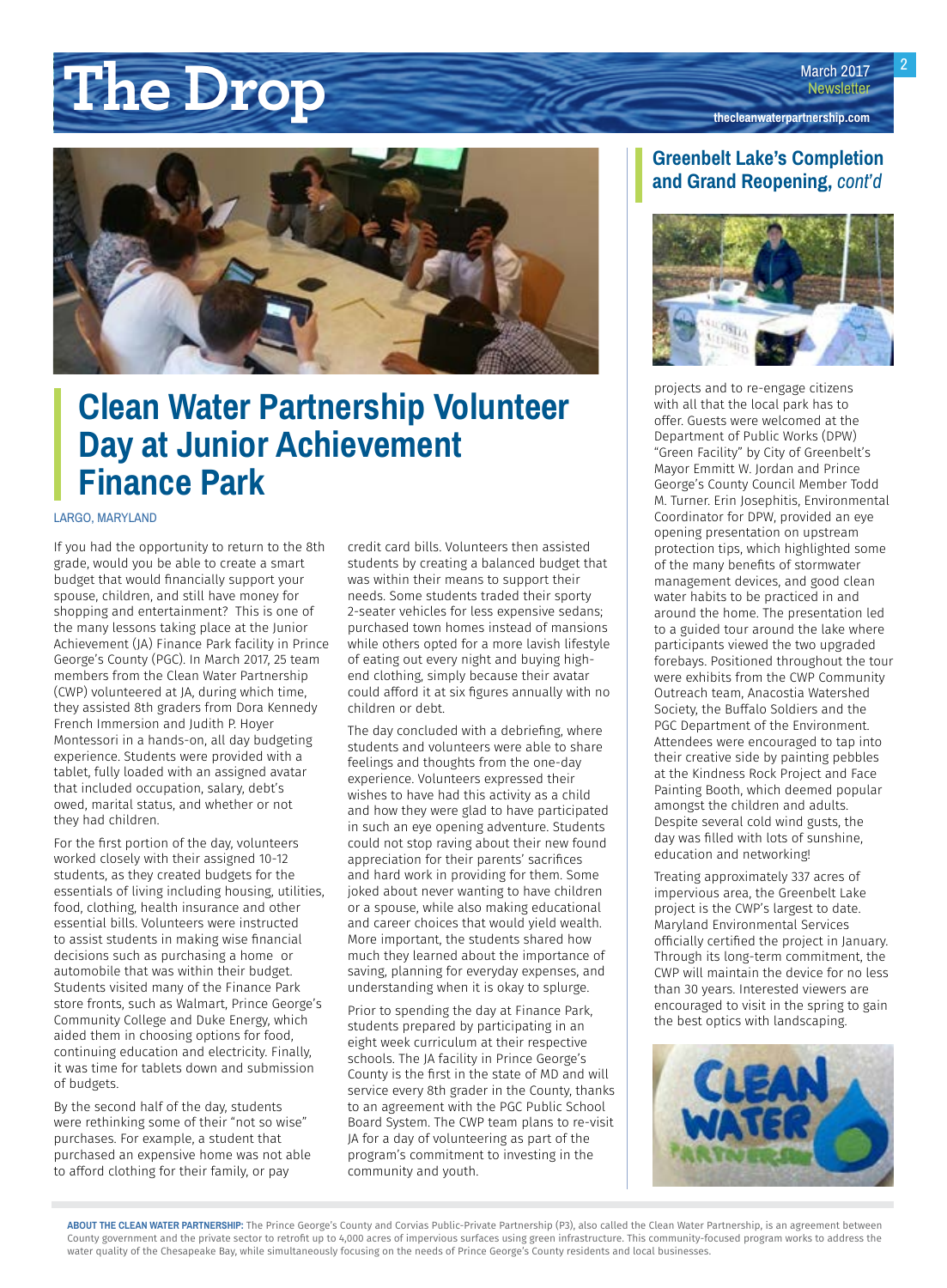## <span id="page-2-0"></span>**The Drop March 2017**<br> **Newsletter [thecleanwaterpartnership.com](http://thecleanwaterpartnership.com)**







#### **LEARN MORE**

#### Certifications:

Prince George's County Minority Business Enterprise(PGCMBE), Women Business Enterprise (WBE), Maryland Department of Transportation (MDOT)

Website:

<http://www.celsue.com>

Phone: (301) 617-2570

## CONTRACTOR SPOTLIGHT **Celsue Construction Services**

#### How long has your company been in business?

Celsue Construction Services, Inc. has been in business since 1986. In 2004 the company changed ownership and has been under Ruth Davila's leadership for the past thirteen years.

#### What is your specialty?

Celsue has specialized in site concrete work and expanded its expertise into stormwater management since 2014.

#### What is a typical day like for you?

A typical day starts with morning visits to the construction sites to get a firsthand look at the progress of the projects. When back at the office, many tasks and operations are delegated. Estimations, bid proposals, and project management are a top priority on a typical day.

#### What do you like best about your job?

This job gives me the opportunity to leave a lasting fingerprint in the movement of improving the environmental efficiency of the community. To be a part of something that is bigger than myself is of great honor.

#### What do you want readers to know about you and your company?

Integrity and reliability are essential traits in every aspect of the company's dynamics.

#### What is the best thing you have learned since joining the CWP team?

The best thing is learning to work with others in achieving a greater common goal that has been created not only for the benefit of the community of Prince George's County, but also for the state of Maryland.

#### What is one piece of advice you could offer to small business owners seeking to work in the stormwater management industry?

It is critical to become educated in the installation of all the different practices involved in the stormwater management industry and to maintain persistence even when obstacles come your way. In other words; perseverance, perseverance, perseverance.

#### Please list the CWP projects you have worked on and your contributions.

- Community Temple Church, Seat Pleasant, MD: Micro bioretention<br>• Doewood Road, Seat Pleasant, MD: Transition Strip
- Doewood Road, Seat Pleasant, MD: Transition Strip
- Edmonston Road, Bladensburg, MD: Transition Strip<br>• Berwyn Bantist Church College Park MD: Filter Vault
- Berwyn Baptist Church, College Park, MD: Filter Vault Structure Installation
- St. Ambrose Church, Cheverly, MD: 2 Filter Vault Structures, Storm Drain System Installation

**ABOUT THE CLEAN WATER PARTNERSHIP:** The Prince George's County and Corvias Public-Private Partnership (P3), also called the Clean Water Partnership, is an agreement between County government and the private sector to retrofit up to 4,000 acres of impervious surfaces using green infrastructure. This community-focused program works to address the water quality of the Chesapeake Bay, while simultaneously focusing on the needs of Prince George's County residents and local businesses.

March 2017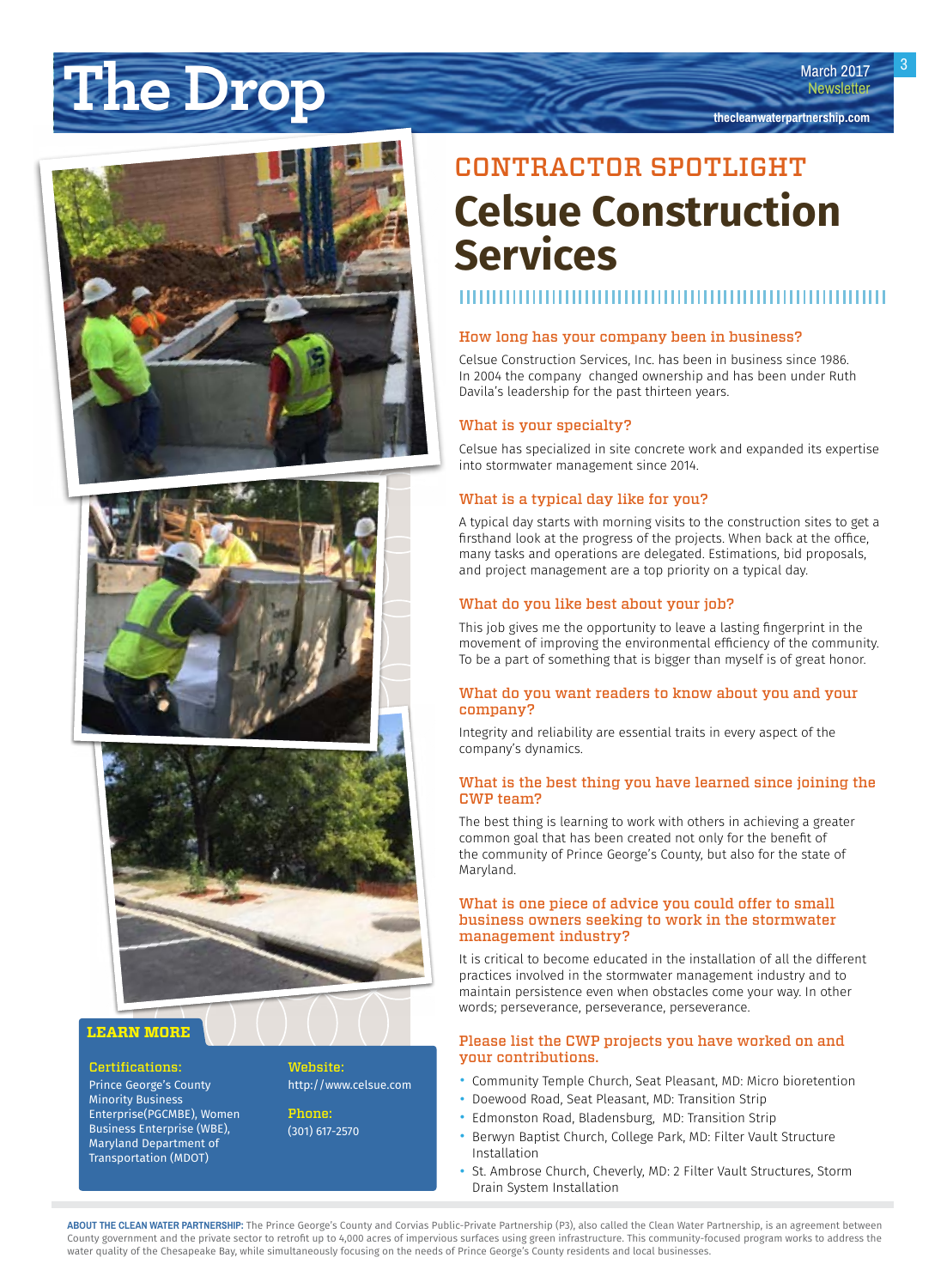**[thecleanwaterpartnership.com](http://thecleanwaterpartnership.com)**

4

# <span id="page-3-0"></span>**The Drop**

### **CWP Schools Program Tree Planting Events**

#### PRINCE GEORGE'S COUNTY, MARYLAND

In July 2016, the Clean Water Partnership (CWP) announced the launch of its CWP Schools Program, through which 18 Prince George's County Public Schools (PGCPS) were selected to receive new, green stormwater retrofits to help manage area runoff. Last year, the partnership not only successfully retrofitted eight schools, and conducted seven educational tree planting sessions, in order to teach students about the importance of utilizing green stormwater management practices to help reduce area runoff.

Tree planting sessions included enthusiastic participation from more than 70+ PGCPS staff and students, program partners, and CWP team members. Plantings typically lasted up to one hour and included a hands-on demonstration from the Anacostia Watershed Society that showcased the difference between pervious and impervious surfaces throughout the community. The landscape architect for the school's program, local, certified woman-owned business, Bradley Site Design, gave students an overview of the native plants installed, and discussed the importance and the role plants play in supporting the stormwater management devices. Students also learned how the native plants served as habitats for nearby wildlife. (Images)

In December 2016, the CWP engaged the second cohort of educators from schools participating in the program to receive retrofits during the 2017 construction season. Approximately 20 additional schools are in the program's review/design phase, with projects set to begin construction this summer. Teaching professionals and maintenance teams from previous schools and upcoming CWP schools will continue to learn stormwater management through the Teaching and Treating Program offered by a league of CWP and PGC





stormwater experts. This grant funded program provides teachers and maintenance staff with the tools and resources to build curriculums around the installed devices, as well as the proper techniques on aesthetic maintenance.

To view videos of the 2016 CWP Schools Tree Planting sessions, visit us on *[YouTube](https://www.youtube.com/channel/UCzbI0psW5FpJjzcyyM1j1DQ)* or check out the *[CWP Video Blog](http://thecleanwaterpartnership.com/category/video/)*.

### **2016 Project Completion**



#### OXON HILL, MARYLAND

The CWP successfully concluded its first full construction season, with over 24 projects completed and certified across 12 Prince George's County (PGC) municipalities. Working with the PGC's Department of Education, projects were sourced and vetted through an integrated implementation team, comprised of design engineers, construction managers, certifiers and outreach specialists. The work on municipal projects led teams to explore some of the oldest neighborhoods in the county. From the community center in the Town of Cheverly to the municipal yard at District Heights, community members and employees were more than happy to share information about previous stormwater issues as well as potential locations to receive



retrofits. Organizations such as the Cheverly Green Infrastructure Committee gave tours of nearby ponds and tributaries. At the Beltsville and Oxon Hill libraries, impervious surfaces were removed so that water could infiltrate naturally. Seven churches in the Alternative Compliance Program (ACP) showcased a combination of micro-bioretention devices, including the installation of Rotundo boxes. Similar practices were utilized in the construction of the eight PGC Schools Program sites, along with the added benefit of ceremonial tree plantings by the students. In total for 2016, the CWP installed 114 BMPs that treated 354 acres of impervious surfaces.

**ABOUT THE CLEAN WATER PARTNERSHIP:** The Prince George's County and Corvias Public-Private Partnership (P3), also called the Clean Water Partnership, is an agreement between County government and the private sector to retrofit up to 4,000 acres of impervious surfaces using green infrastructure. This community-focused program works to address the water quality of the Chesapeake Bay, while simultaneously focusing on the needs of Prince George's County residents and local businesses.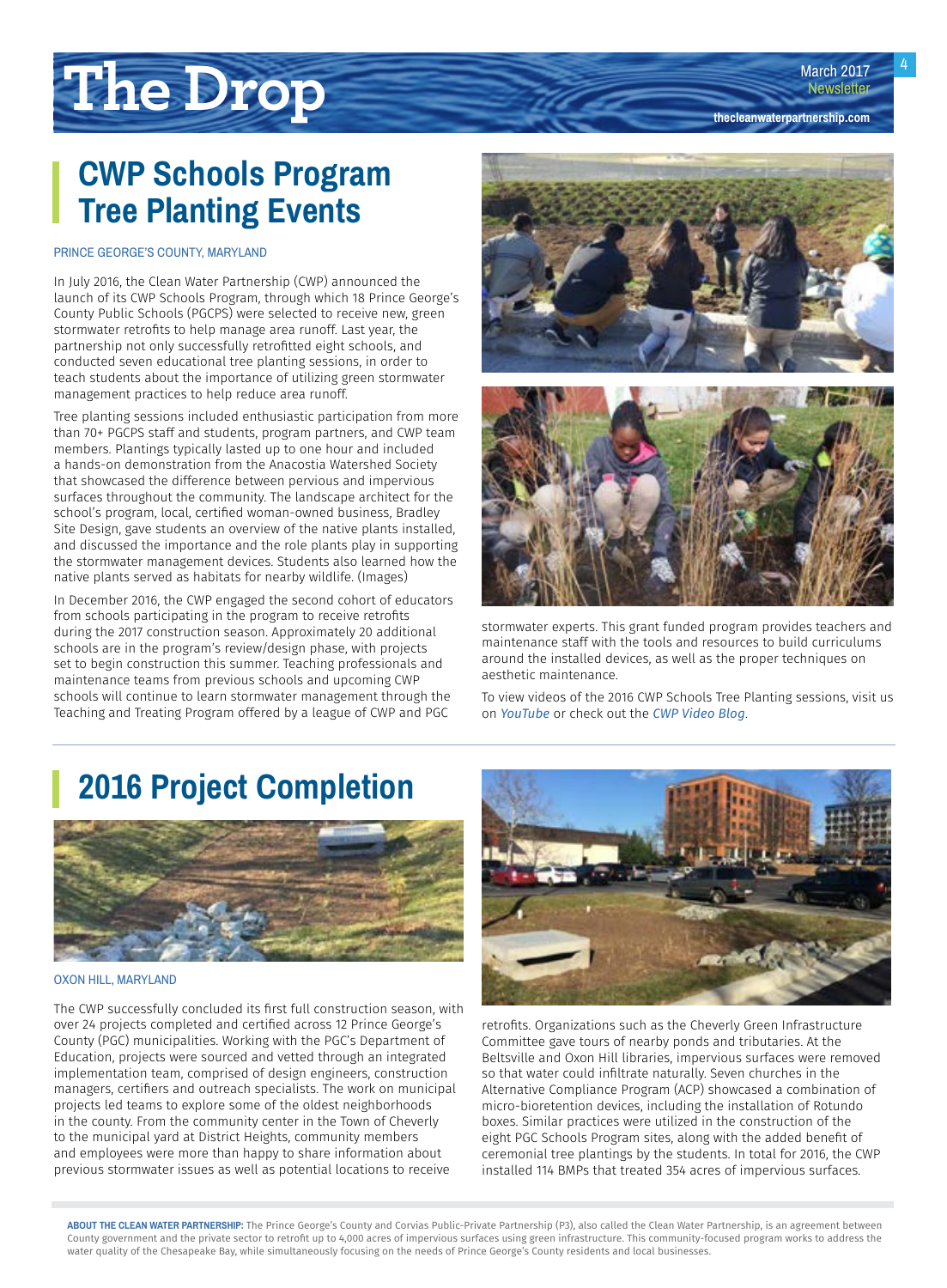# <span id="page-4-0"></span>March 2017<br> **Newsletter Newsletter Newsletter Newsletter Newsletter**



## CONTRACTOR SPOTLIGHT **Grace Management and Construction**

#### 

#### How long has your company been in business?

Grace Management & Construction (Grace) was formed in 2010 as a limited liability company and is licensed as a construction firm in the state of MD.

#### What are your core services?

Grace's specialty is centered around Civil Construction services, with a focus on Underground Utilities, Construction Management and Maintenance services. These Best Management Practices (BMPs) include Infiltration Construction, Trenching, Bio-Retention Pond Installation, Storm Drainage, and Conveyance Systems Upgrades.

#### What is your role at Grace and what is your background?

I am the Principal/Owner and have over 20 years of experience in land planning, project and construction management

#### What has been your experience with the Clean Water Partnership Mentor Protégé' Program?

We are proud to be a team member of the Mentor Protégé Program (MPP). The program provides us with executive level training and work experience to build our business and workforce within Stormwater management infrastructure. We have participated in all MPP activities throughout this first year of the program and have established a teaming arrangement with Apex Companies, LLC. This will allow us to pursue larger Low Impact Development projects and further develop our capabilities. Furthermore, we have received a bond for a WMATA project for \$300,000 and participated in the City of Baltimore's Stormwater Program for Small Businesses, both through referrals of the MPP program.

#### What projects have you have worked on in the CWP program?

We just completed installation of a Micro-Bioretention and Trench Drain System at St. Michaels Truth located in Upper Marlboro. The system installed will to address the storm water runoff from their church property that was causes significant sediment erosion. We were also awarded work at Friendly High School that will be completed in March 2017.

#### What has kept your business successful over the past 7 years?

Teamwork is always the fundamental approach for Grace Management & Construction. We self-perform all our services, and team with industry leaders to build on capacity and capability, while ensuring consistent delivery of quality service to our clients within scope, schedule, and budget. Our name is synonymous with Excellence, Integrity, and Collaboration.

#### **LEARN MORE**

Certifications:

Prince George's County Minority Business Enterprise (PGCMBE), Maryland Department of Transportation (MDOT), Small Business Administration (SBA), and Washington Metropolitan Area Transit Authority (WMATA)

Website: [http://www.gracemc.com/](http://www.gracemc.com/about2.html)

Management & Construction

Phone: (240) 386-9138

[about2.html](http://www.gracemc.com/about2.html)

**ABOUT THE CLEAN WATER PARTNERSHIP:** The Prince George's County and Corvias Public-Private Partnership (P3), also called the Clean Water Partnership, is an agreement between County government and the private sector to retrofit up to 4,000 acres of impervious surfaces using green infrastructure. This community-focused program works to address the water quality of the Chesapeake Bay, while simultaneously focusing on the needs of Prince George's County residents and local businesses.

March 2017